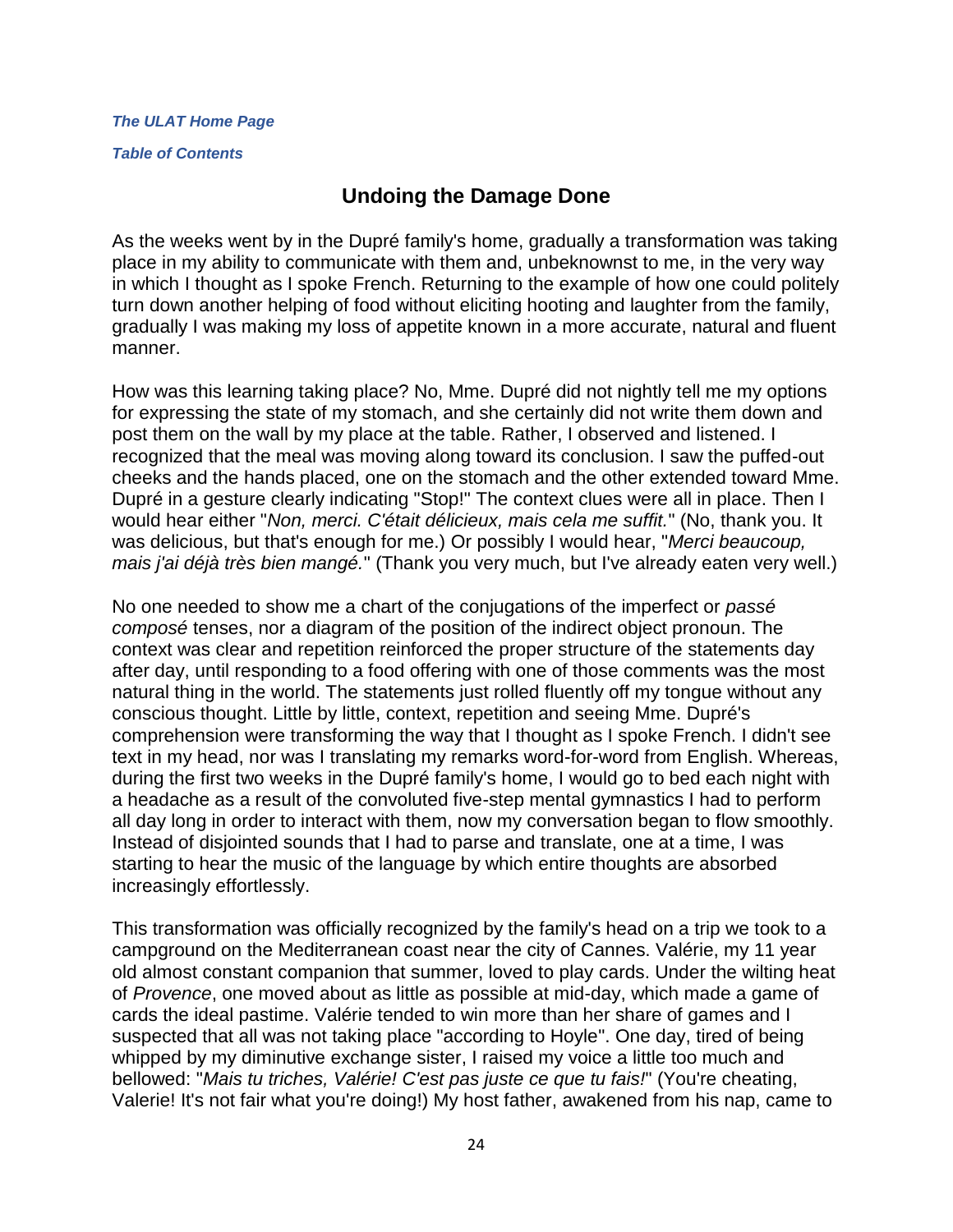remonstrate with me, informing me that one shouldn't talk like that. Then, having put me in my place, with a wry smile he added: "*Mais quand même, il faut dire que ton français s'améliore pas mal.*" (All the same, I have to admit that your French is getting a good deal better.)

What was happening? I was listening, hearing statements made repeatedly in context, and without any recourse to printed text or to my native language, and then trying them out for myself. In the bigger scope of things, my stay with the Dupré family was gradually undoing the damage done over the course of five years of traditional French studies back in the U.S. in junior high and high school.*Pity the students who sincerely want to learn a language, but who receive a traditional text-based foundation and never have the privilege of an experience such as I enjoyed that summer by which to reshape their teacher-damaged thought process!*

\*\*\*\*\*

All right! Enough! Maybe you are growing weary of the derogatory comments about premature text-based instruction? The harm caused by teaching via translation is obvious enough, but just what is so damaging about an early exposure to the written language? After all, by middle and high school, students are already generally very effective readers of their native language. Surely a foreign language teacher can make use of their facility with reading one language in order to move their knowledge base ahead more rapidly in the second with the convenient tool of the written word! Isn't that true?

Of course, there is a place for reading and writing in the world language classroom. But I have been bad-mouthing only the *premature* exposure of it. The question is what constitutes premature exposure? Simply put, premature exposure to the written word occurs when teachers introduce a word's written form prior to *"symbolization"* having transpired in the students' minds and before its authentic pronunciation has become the norm in the students' speech.

Now, what is "symbolization"? Symbolization refers to the process by which our brain associates a word with its meaning. Let's take the verb "to sled" as an example. Likely, when we were very young children, we were exposed to this word while standing in the cold near the foot of a sledding hill. (We may have heard it said prior to that moment, but it was devoid of meaning for us.) Our parents said to us, "Do you see them sledding?" Depending upon how young we were, they may have repeated the statement in modified form. "They're sledding down the big hill!" Then we heard the infinitive form when we were asked, "Would you like to sled?" We saw the sled start its descent at the top of the hill, build up momentum as it hurtled downward, flash past us in an instant and then glide slowly to a stop. Through repetition of the experience, as more and more sleds flew by us, and as our parent repeated the word in its context-laden environment, its identity, meaning and pronunciation were reinforced, and even more so when we took our first sled rides that day.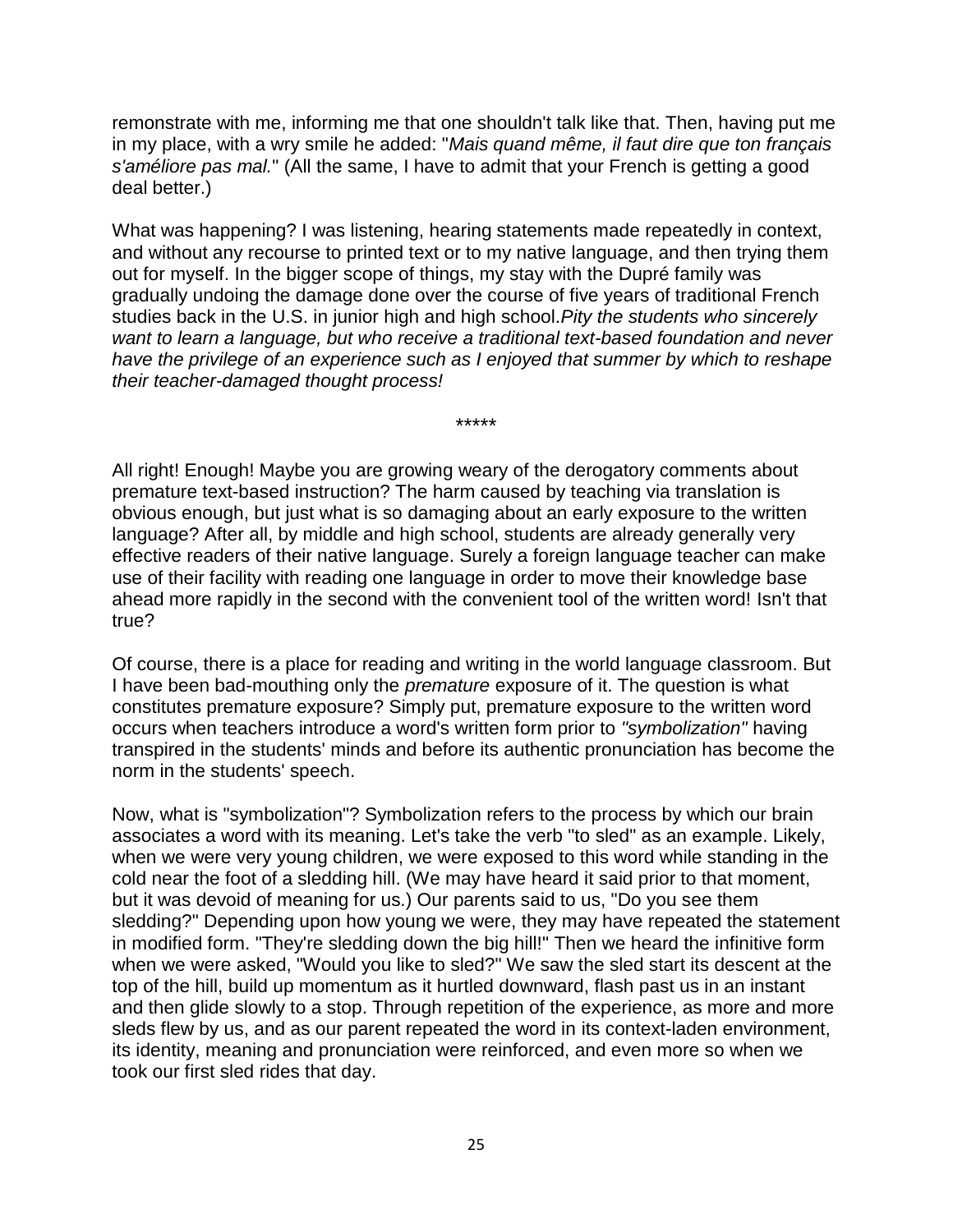In the following weeks, we ourselves began using the verb "to sled", likely to incite our parents to let us repeat the experience. At first, before speaking, we may have hesitated while we recalled an inner video of our initial exposure to its meaning, inwardly seeing the entire descent of a sled and its rider from the top of the hill to our left until they glided to a stop to our right. However, as we began using the word in speech, you can be assured that our mind did not replay that entire inner video before bringing the word to our lips. Instead, it assigned a key still image from that inner video sequence to forever represent for us the idea of sledding, probably the most exciting moment when the sled first flew past us.

Symbolization, therefore, is the impression we retain from a stimulus experienced (something we saw, touched, smelled, tasted or even felt inwardly) and on which we draw when expressing ourselves in words or receiving verbal input from others. It is, in essence, a representative memory, drawn from a single impactful slice in time, which allows us to think, speak, read or write about the subject of that memory without being obliged to replay in our minds the entire stimulus that gave it meaning to us in the first place. How do we know this transpires? When that three-year-old first heard and then began using the word "sled", could he read or had he ever written? Did the pace of his or her speech allow time for the entire inner video to be replayed before uttering the word "sled"? Of course not, on both counts.

Symbolization is the representative impression we retain from a stimulus experienced (something we saw, touched, smelled, tasted or even felt inwardly) and on which we draw when expressing ourselves in words or receiving verbal input from others. It is, in essence, a representative memory, drawn from a single impactful slice in time, which allows us to think, speak, read or write about the subject of that memory without being obliged to replay in our minds the entire stimulus that gave it meaning to us in the first place.



*Above you see the ULAT's presentation of the concept "to wash" in Spanish. The approach used in the ULAT respects the symbolization process. In presenting a verb, for example, the student first sees a brief video clip of an action with associated sound. (Click to watch.) Next, a gesture is performed that represents that action. (Click to watch.) Finally, a key still image from the video is extracted which will thereafter always represent the verb when the student is led to use it in speech.*

Is symbolization only an activity that occurs with elementary concepts during our youngest days of childhood? What happens when a more sophisticated word, such as "quizzical", is first introduced to us in printed form later in our adolescence or young adulthood? Once an adult explains the word's meaning to us or once context makes it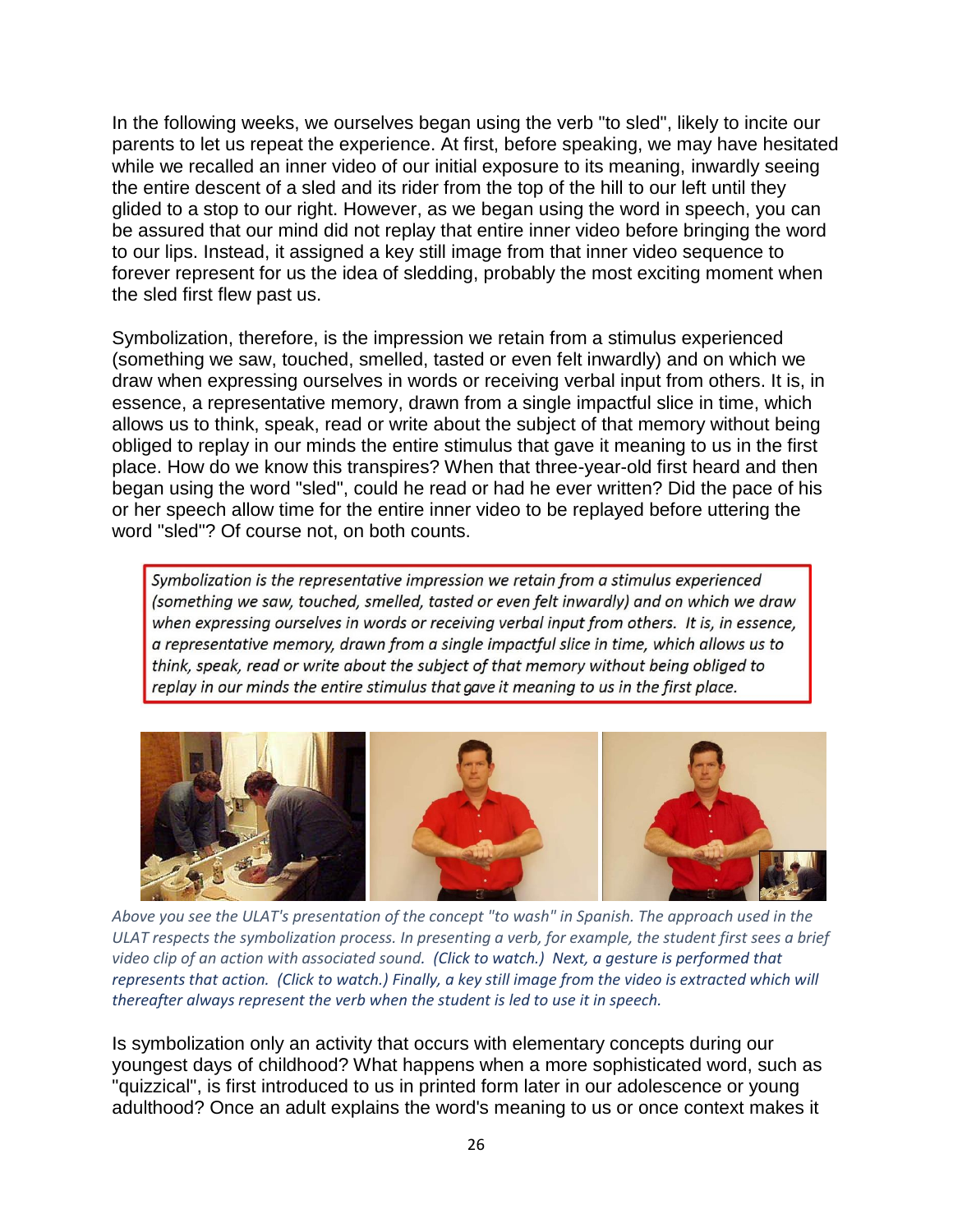clear, for that explanation to have any meaning, we are obliged to view inwardly the image of something we can understand, namely, the somewhat twisted facial features of a person who is intrigued by something that he or she does not yet know or fully grasp. The absence of such a clear image means that the explanation we received, or our comprehension of that explanation, was insufficient. (As a consequence, we may find ourselves using "quizzical" as a synonym of "confused", "troubled", "pensive" or any number of other words for which it is not an exact match.)

|    | Negative Sentence Formation                                                                                                                                                                                                    |  |
|----|--------------------------------------------------------------------------------------------------------------------------------------------------------------------------------------------------------------------------------|--|
| Ι. | A negative sentence is formed in French by placing ne and pas around<br>a conjugated verb. Example: I don't look at the child. = Je ne<br>regarde pas l'enfant.                                                                |  |
|    | A. Notice how the word do in don't is not translated into French to<br>form a negative sentence. A ne pas is simply placed around<br>the action (the conjugated verb).                                                         |  |
|    | B. If the word following ne begins with a vowel, drop the letter<br>e from ne and add an apostrophe. Example: We don't like the<br>girl. = Nous n'aimons pas la jeune fille.                                                   |  |
|    | C. If the sentence has both a conjugated verb and an infinitive, the<br>negative nepas is still placed around just the conjugated verb.<br>Example: $He doesn't like to arrive with us. = II n'aime pas$<br>arriver avec nous. |  |
|    | II. There are numerous other negative expressions in French. They also<br>are simply placed around the conjugated verb in the sentence.                                                                                        |  |
|    | A. neque = only<br>Example: He only buys candy.<br>Il n'achète que des bonbons.                                                                                                                                                |  |
|    | B. $ne$ rien = nothing or not anything<br>Example: They don't eat anything<br>Ils ne mangent rien.                                                                                                                             |  |
|    | $C.$ ne jamais = never or not ever<br>Example: You (fam.) never play.<br>Tu ne joues jamais                                                                                                                                    |  |

*Part of a lesson created by the ULAT's author early in his teaching career. This is precisely the wrong way to introduce students to a language's structure: teaching beginners via translation and the printed word, removing the opportunity for symbolization to take place and training students to explain a language, not to speak it.*

Provided that our comprehension of "quizzical" is sufficiently clear, our inner processing of the word occurs in one of two forms - either from inner symbol to outward expression (speaking or writing) or from outside stimulus to an inner vision of the symbol (listening or reading). Of course, the almost inconceivable capacity of the brain causes these processes to occur at such a speed that we are not naturally cognizant of our use of symbolic thought until a lack of clarity or familiarity obliges us to slow down the process and consciously envision the word's meaning in symbolic form.

In speech, remembering the description of a quizzical face, we are able to reproduce the word

orally at a rate of speed directly proportionate to the clarity of our inner symbol (the face and its twisted features), plus the frequency of our experience with the active (speaking and writing) and passive (listening and reading) use of the word, plus our particular intellectual capacity to formulate speech. When listening, the same factors impact the speed at which we process meaning. The only difference from speech is that the initial stimulus comes from without, as opposed to being initiated by an inner desire to be heard and understood. When reading, we first see the letters and then, at a rate once again dictated by the above-mentioned formula (clarity of symbol + experience with the word + intellectual make-up), we arrive at a comprehension of the printed word. When writing, our mind moves from the symbolic concept we want to convey, to the word we are about to transcribe in printed form.

fluency = clarity of symbol + experience with a word + intellectual make-up)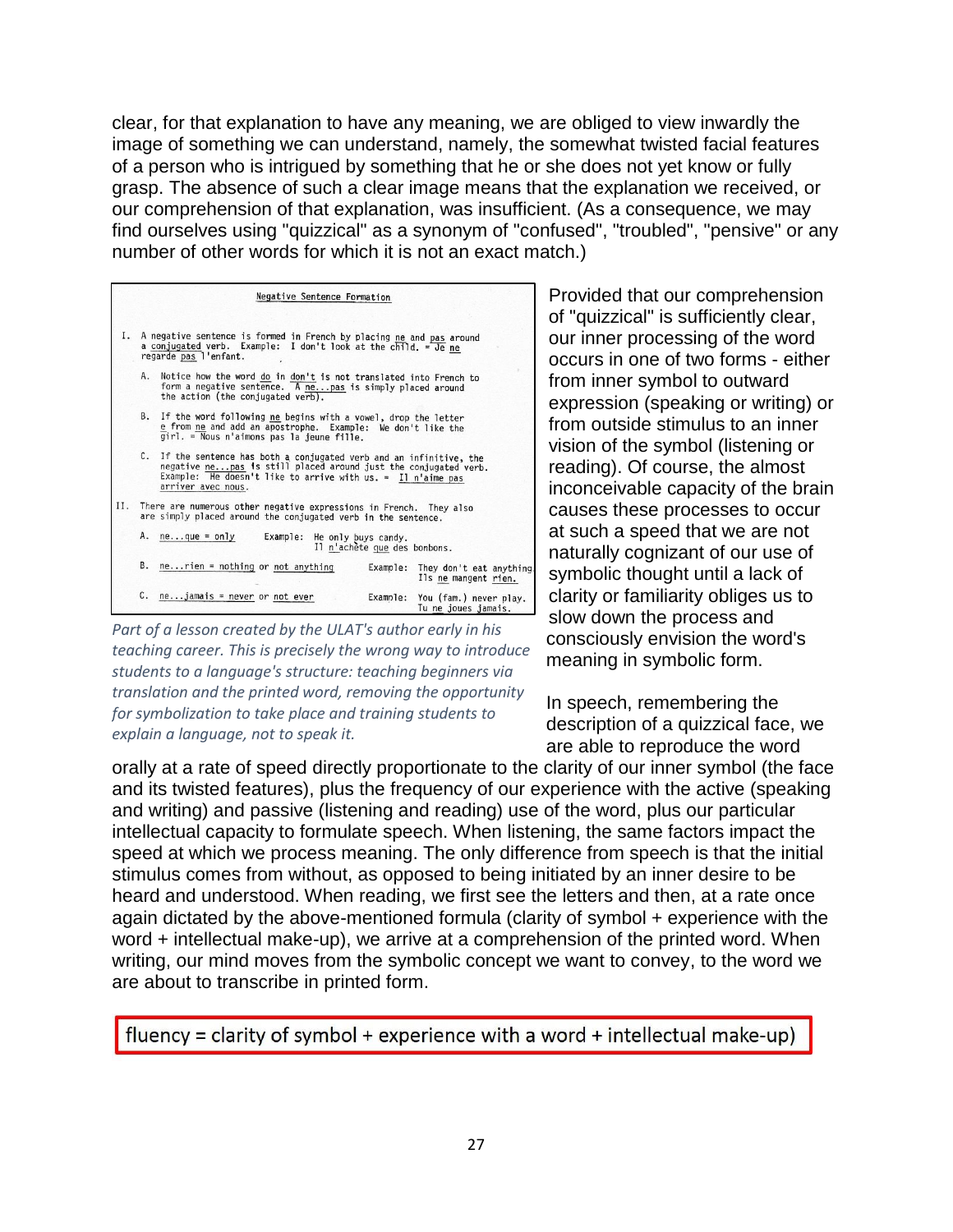Removing or impeding the symbolization process by replacing stimuli perceived by the senses with text that represents those stimuli, and by adding the supplementary complication of the need for translation, results in slow, stilted, awkward speech and sometimes even embarrassing miscommunication. In all four cases (listening, speaking, reading and writing), our mind makes use of symbolization. Were that not the case, our native speech would approximate the halting, stilted efforts of foreign language learners in most world language classrooms.

Aha! Now we are starting to *"revenir à nos moutons"* (get back to the question at hand). What does all of this talk of symbolization have to do with our methods of foreign language instruction? Everything. Remember our definition of "premature" exposure to the written word - introducing a word in written form prior to symbolization having transpired in the students' minds and before its authentic pronunciation has become the norm in the students' speech. The use of printed text to introduce words and their meaning lies at the very heart of failed language teaching methodology. Its antithesis, making use of symbolization and the development of "linguistic reflexes", which will be explained in the next chapter, is the critical key that unlocks the path to student success and teacher satisfaction. Why is this?

First, let's look at the undesirable approach. One must recognize that the written word is *frozen in time*. This means that students can look at and consider it at their leisure. This reality stands in stark contrast to how authentic oral communication takes place. While standing on an urban sidewalk, waiting for the next bus to come, if one is approached by a man holding a cigarette who asks: "*Vous avez du feu?*" (Have you got a light?), such a situation calls for a reflex response and not a leisurely consideration of the vocabulary and syntax the man has employed. Such a pathetically academic approach to communication as the latter one would result in the man walking away in disgust.

Better to respond with less than grammatical perfection, yet in a comprehensible and instantaneous fashion, than to be paralyzed by the need to analyze. Yet, such paralysis is the very response we set students up for when text-based instruction occurs prematurely. Why do I say this? When a word is first presented to them in written form, students can analyze the word at great length, being free to come up with associations with their native language to aid in its retention. Not willing to forget it, particularly if they know they will soon be held accountable to reproduce it in written form on a test, they repeat it to themselves over and over, either aloud or in their minds. They return time and again to the word association they have created with English so as to be sure not to forget it. For example, at the very beginning of their first year of French studies, they learn the verb *"habiter"*, which means "to live". If they are native speakers of English, the first thing they do, when they are told what it means, is obviously to associate it with the verb "inhabit". Next, they roll it around on their tongue or in their mind. If this occurs before sufficient oral repetition has taken place, or very extensive phonics instruction (unlikely at that point of their studies), they will inevitably make use of the English phonics system. They will pronounce the "h". (For the non-French teachers among you, I hasten to add that the "h" should be mute.) They will incorrectly pronounce the "a" as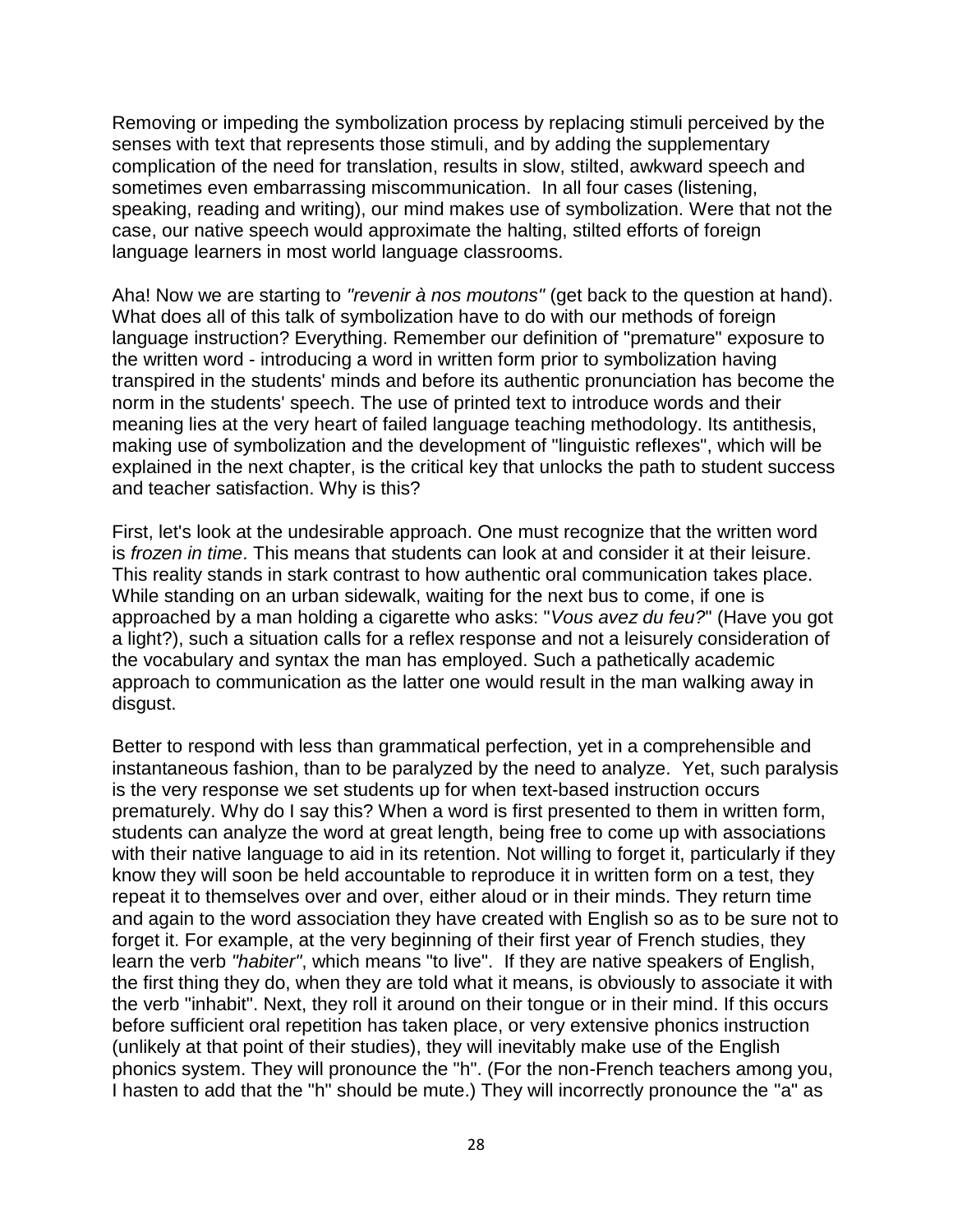one does in the English word "hat". They will make a dipthong in pronouncing the letters "er" whereas the verb ending should be pronounced as a single vowel sound. In short, they will establish their own norm for the word's pronunciation, on the basis of the English phonics system, thus deepening the native speaker's disdain and amusement at their efforts to speak.

Consequently, when the time comes to try to use *"habiter"* in conversation, three very negative things take place. First of all, to recall its identity, the students short-circuit the natural form of thought, which involves an unspeakably rapid flow of images in the brain, by picturing in their minds the letters of the English word "inhabit". Secondly, they are slowed by having to envision the printed translation of the word "inhabit" in the target language: *h..a..b..i..t..e..r*. (I can hear some of you saying to yourselves right now, "Oh, that's but a trifling matter. That takes place so fast!" That is like saying that the TGV, traveling at 200 MPH, is really "fast" just like a spacecraft leaving earth's atmosphere at 25,000 MPH is really "fast". The halting way in which traditionally taught language students speak, when obliged to speak extemporaneously - if that ever occurs - is incontrovertible proof that there is quite a difference between "fast" and "lightning fast".) Thirdly, as mentioned above, students apply the English phonics system to the word, since no other normative pronunciation has first been established. Once these undesirable patterns of thought and practice are established in beginning students, they become the faulty foundation on which the rest of the students' linguistic edifice will precariously repose.

Now, let's look at the desirable approach and its outcome. When we present the meaning of words to our students by means of sensory stimuli - the most common being sight - they are largely delivered from the danger of word associations with their native language and are not tempted to employ the English phonics system in trying to imitate your verbalization. Provided that the word's meaning is made sufficiently clear by the expressive and uninhibited world language teacher and that its corresponding pronunciation is sufficiently drilled to the point of forming in them a linguistic reflex (see the next chapter), their speech is free to increasingly replicate that of the native speaker, *because they have been trained to think in the three-step process (inner desire to inner verbalization to outward expression) that typifies authentic native speech*.

#### **FOR BEGINNING LANGUAGE STUDENTS:**

ALLOWING SYMBOLIZATION TO TRANSPIRE + CULTIVATING LINGUISTIC REFLEXES = SUCCESS **INTRODUCING MEANING THROUGH TEXT + ENCOURAGING 5-STEP THINKING = FAILURE** 

\*\*\*\*\*